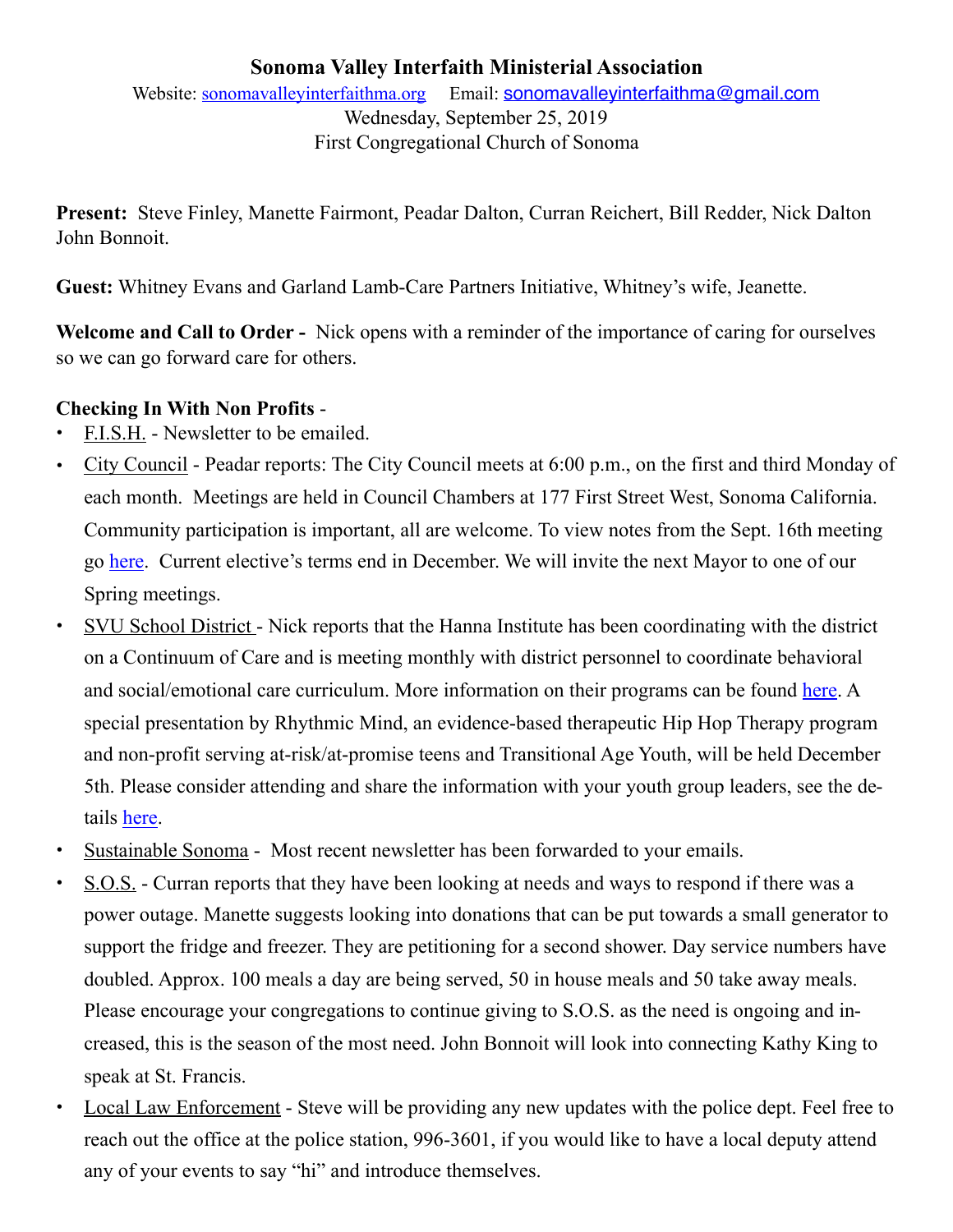## **Upcoming Events -**

- Caring For A Loved One With Memory Loss forum, Saturday, October 5th, 9am-2pm. Flyer sent in a separate email.
- Yom Kippur October 9th day and evening, see the schedule [here](http://www.shir-shalom.org/index.html). All are welcome.
- Forgotten Heroes event Muslims, Jews and Christians working together during WW1, October 29th at Trinity Episcopal Church at 7:00pm.
- Service of Remembrance, November 1st, 6:00pm in FCC/CSS sanctuary
- Community Thanksgiving service, November 28th, 10am-11am here at FCC/CSS in Burlingame Hall. Steve and Curran to host. Please reach out in order to help plan and prepare.
- Hospice Tree Lighting, Sunday, December 1st, Sonoma Plaza, 6:00pm.
- Winter Solstice Labyrinth Walk, December 20th, open from 6:00pm-8:00pm, instrumental music.
- Community Menorah Lighting/1st Night of Hanukkah, December 22nd, 4:00pm in front of Burlingame Hall, 252 W. Spain St.

## **Information to Share** -

• **Save the date!** Hanna Institute Conference, January 29-31, 2020. A three day event featuring renowned experts applying unique perspectives and approaches to address trauma and build resilience in communities, organizations and individuals. Registration opens September 30th on the Hanna Institute [website.](https://www.hannainstitute.org/events/) An interfaith presence is so important. If you can't attend please consider sending a representative.

# **Guest - Garland Lamb, Whitney Evans and his wife, Jeanette -Care Partners Initiative**

Whitney and Garland are volunteers and teammates for this program. Garland is the primary caregiver for her dad and Whitney is the primary caregiver for his wife. 1 in 10 ages 65+ have memory loss, this means 1000 in Sonoma Valley. For every one with memory loss there are two to three that are directly impacted. Approximately 2000-3000 people in our valley are impacted by memory loss.

Care Partners Initiative was created with the goals of supporting Sonoma Valley residents who care for loved ones with memory loss and for those they care for, and to provide support for a Care Partners Community. We are animated by our belief that with the right education and support, these families can enjoy a quality life, despite the illness and the tribulations. We make this belief a reality through our partnerships with existing providers such as Vintage House, the Alzheimer's Association and Sonoma Valley Hospital by providing:

Educational Programs– on how to live with loved ones with memory loss, including the Savvy Caregiver program and other proven programs of the Alzheimer's Association.

Support Groups – monthly meetings for care partners and one for couples, meetings at Vintage House facilitated by the Alzheimer's Association.

Activities –holiday sing-along with the Vintage House Singers, pet therapy guided by Pets lifeline, a table at the Friday "Soups on" lunch at Vintage House. Other activities of interest will be added in 2020. For information on other programs at Vintage House visit their website<https://vintagehouse.org> They are also partnering with Pets Lifeline for pet therapy